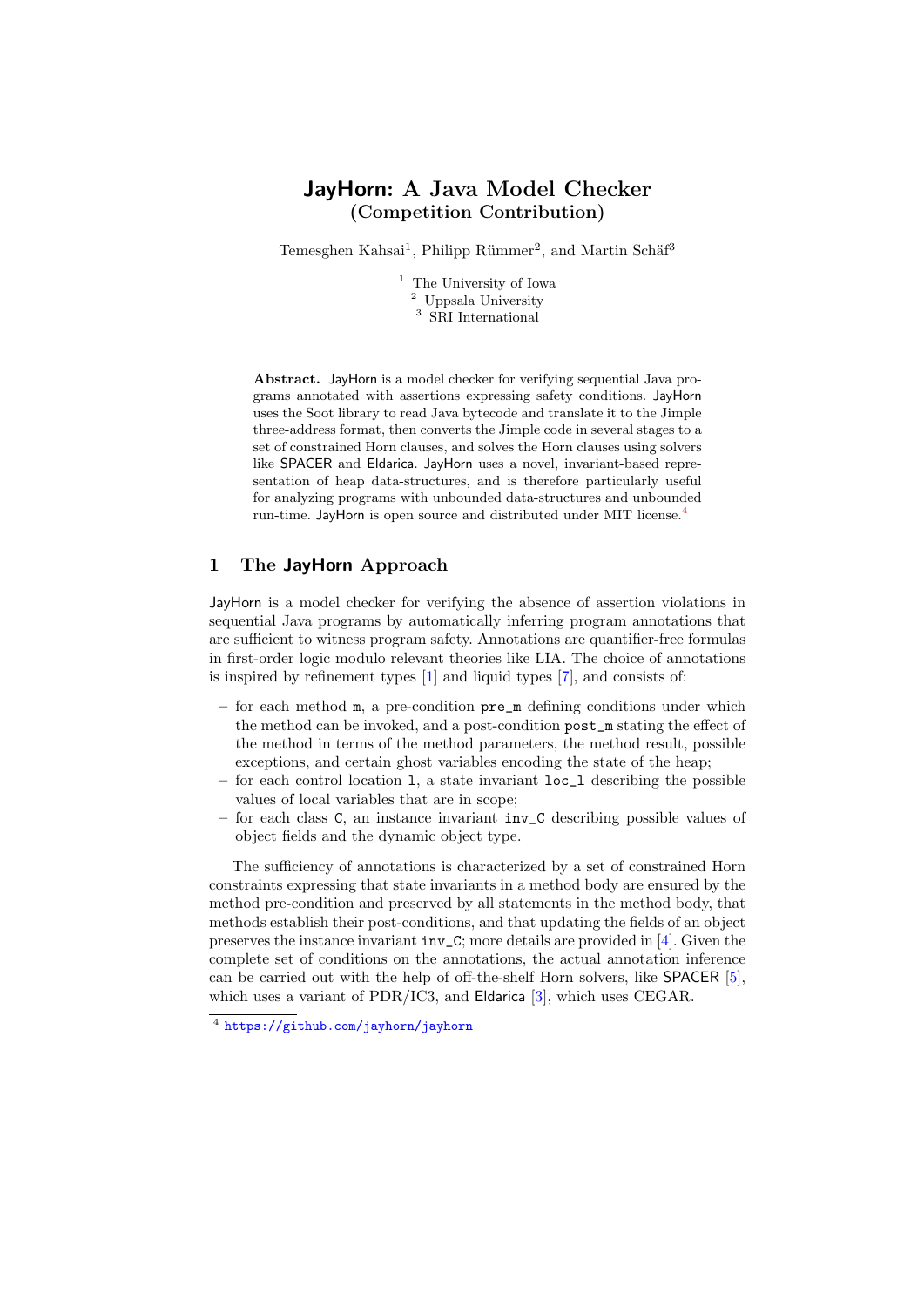

<span id="page-1-1"></span>Fig. 1. Architectural overview of JayHorn.

The representation of heap data-structures using instance invariants in general over-approximates the program behavior, since instance invariants have to hold for the possible states of *all* objects of some class (as well as all elements of encoded arrays), at any point during program execution, and they cannot refer to local variables or to fields of other objects. The encoding (and JayHorn) is therefore incomplete, and it is easy to construct correct Java programs that cannot be verified using any choice of annotations [\[4\]](#page-4-2). To prevent incorrect answers, JayHorn applies a counterexample validation step whenever the generated Horn clauses are found to be unsatisfiable (see Section [2\)](#page-1-0).

# <span id="page-1-0"></span>2 Architecture of JayHorn (Fig. [1\)](#page-1-1)

Program transformations: In its default configuration, JayHorn takes Java bytecode as input and checks if Java assert can be violated. JayHorn accepts any input that is supported by the Soot framework [\[8\]](#page-4-5): Java class files, Jar archives, or Android apk. For code that is not annotated with assert statements, Jay-Horn also provides an option to guard possible NullPointerExceptions, Array-IndexOutOfBoundsExceptions, and ClassCastExceptions with assertions.

Soot is used to translate Java bytecode to the simplified Jimple three-address format, followed by a set of transformations to further simplify a program, among them elimination of exception handling and implicit exceptional control-flow; replacement of switch statements by if statements; and de-virtualization of method calls in the input program. We can test the correctness (or soundness) of these steps by comparing input/output behavior of the original and transformed code. Since this step is crucial for the soundness of the overall system, we employ Randoop [\[6\]](#page-4-6) to automate this test.

On the simplified input program, JayHorn performs one abstraction step to eliminate arrays, again implemented as a bytecode transformation in Soot. Arrays in Java are objects, so there are a few subtleties that makes it harder to handle them. For example, access to the length field of an array is not a regular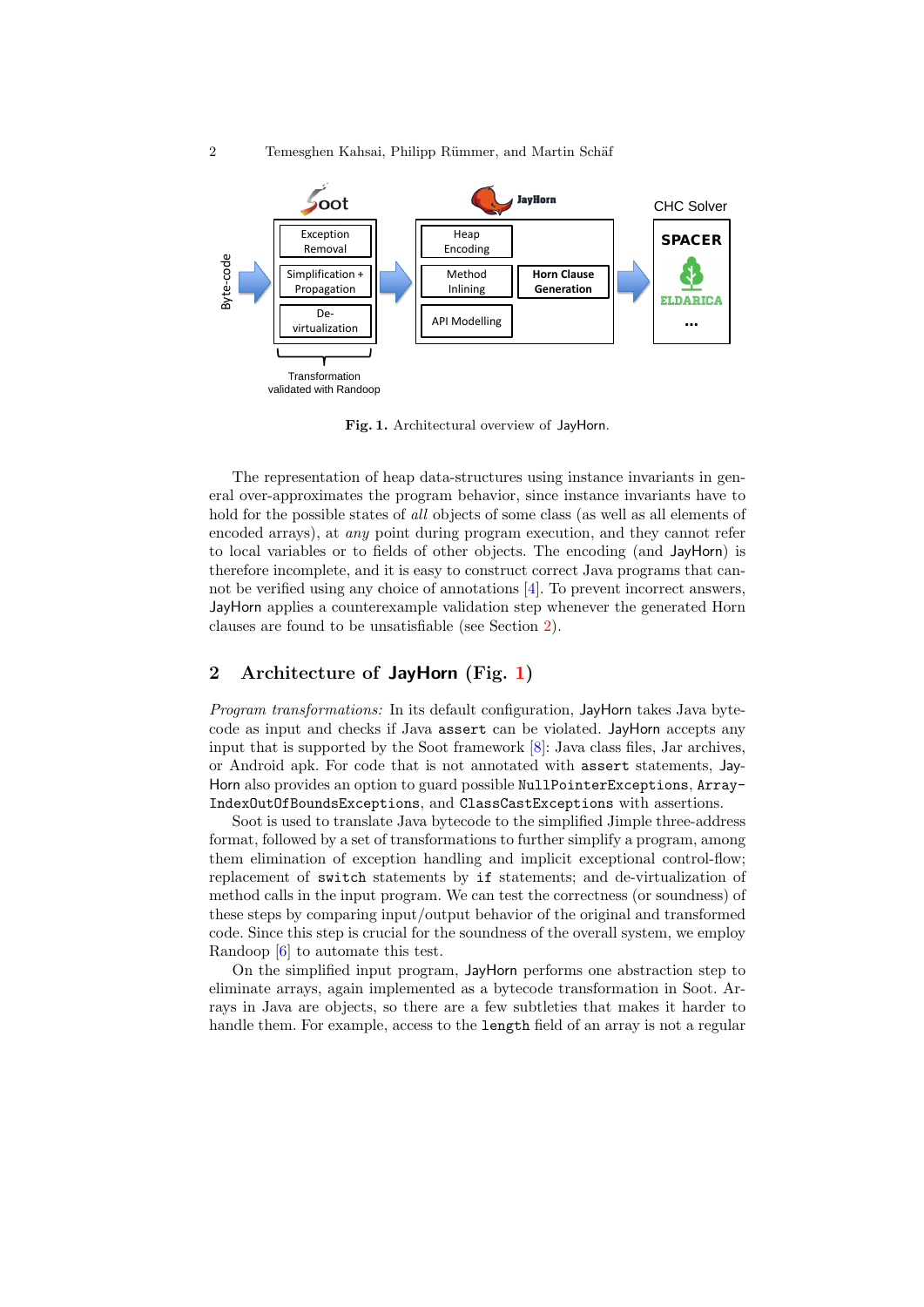field access but a special bytecode instruction. To simplify the later generation of Horn clauses, we transform arrays into real objects, and introduce a get and put method to access the array elements.

The next step is the replacement of all heap accesses with push/pull instructions that copy all fields of an object in a single step to/from local variables [\[4\]](#page-4-2), preparing the ground for the later representation of heap using invariants. The placement of push/pull is optimized to use as few statements as possible, this way reducing the size of generated constraints, and minimizing the effect of later over-approximations.

Horn clause generation: The transformed simplified Java program is then encoded as a set of constrained Horn clauses, using uninterpreted predicates to represent the annotations from Section [1.](#page-0-1) The encoding is mostly standard, and follows the rules given in  $[2]$ . The push/pull instructions are replaced with assertions and assumptions of the corresponding instance invariant  $inv_{\alpha}C$  [\[4\]](#page-4-2).

In order to mitigate incompleteness due to the instance invariants, JayHorn implements number of refinements of the basic encoding, extending the set of programs that can be captured using instance invariants. Flow-sensitive instance invariants rely on a separate static analysis to determine which pushes a pull instruction can read from, and can this way distinguish different object states. Vector references enrich references with additional information about an object, for instance the dynamic type, the allocation site, or values of immutable fields.

Counterexample validation: Since the encoding of programs using instance invariants over-approximates program behavior, there is a possibility of spurious assertion violations. JayHorn therefore implements a separate counterexample validation step with a precise, but bounded representation of heap (i.e., an underapproximate program encoding). This step is applied when the encoding with instance invariants leads to an inconclusive result. If neither over-approximate nor under-approximate encoding are able to infer a conclusive result, JayHorn reports UNKNOWN as overall verification result.

#### 3 Weaknesses and Strengths

Weaknesses: The development of **JayHorn** is ongoing, and at this point several key Java features are not fully supported yet, including (i) strings; (ii) enums; (iii) bounded integer data-types; (iv) floating-point data-types; (v) reflection and dynamic loading; (vi) concurrency. The JayHorn model of the Java API is rudimentary, so that JayHorn assumes arbitrary behavior for most API functions. Some parts of JayHorn also need more optimization to reduce the run-time of the tool, in particular some of the program transformation steps. The Horn encoding could be optimized to use fewer relation symbols with smaller arity.

Strengths: Due to way heap is encoded, JayHorn is particularly suitable for the analysis of relatively shallow properties of programs with unbounded iteration,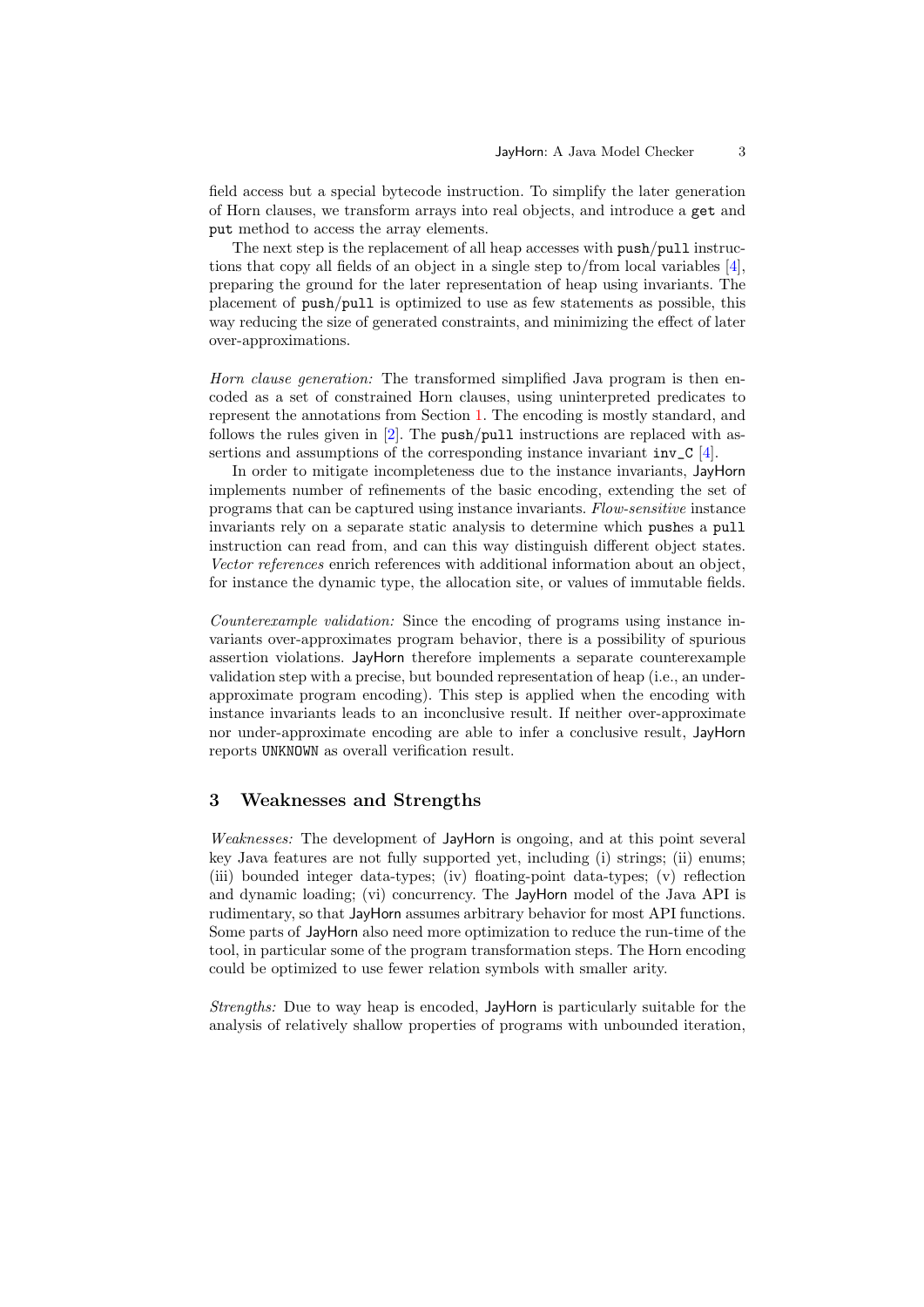4 Temesghen Kahsai, Philipp Rümmer, and Martin Schäf

unbounded recursion, or unbounded heap data-structures; examples illustrating the capabilities of JayHorn are given in [\[4\]](#page-4-2).

SV-COMP 2019: The mentioned features make JayHorn a relatively bad match for the Java benchmarks used in SV-COMP 2019, which are predominantly regression tests checking the correct handling of language features and of the Java string API. A large fraction of the benchmarks (the MinePump family) relies on correct handling of enums, and could therefore not be solved by JayHorn. Only a few of the SV-COMP benchmarks contain unboundedness in the form of loops, recursion, or heap data-structures.

JayHorn gave a wrong answer for two benchmarks in the competition. The program UnsatAddition02 was incorrectly classified as correct (true), since Jay-Horn assumes unbounded integers. synchronized was incorrectly reported to be incorrect (false) due to an incomplete model of the synchronized construct, JayHorn does not support concurrency yet.

The results in the competition are overall promising, but do not represent a typical application scenario of JayHorn. The JayHorn team plans to address this for 2020 by submitting further benchmarks to SV-COMP, and by completing Java support of JayHorn, in particular fully supporting strings.

## 4 Download and Use of JayHorn

JayHorn is fully implemented in Java, and uses the libraries mentioned in Fig. [1.](#page-1-1) The version submitted to SV-COMP 2019 is JayHorn version 0.6.<sup>[5](#page-3-0)</sup> In the config-uration used in the competition,<sup>[6](#page-3-1)</sup> JayHorn only applies the Horn solver Eldarica. Since Eldarica is itself implemented in Scala, this means that no native code was used in JayHorn in the competition. The Benchexec tool info module is called jayhorn.py and the benchmark definition file jayhorn.xml. JayHorn competes in the Java category.

To run JayHorn 0.6, it is enough to download the Jar file jayhorn.jar from the link below, and run it on bytecode:

```
wget https://raw.githubusercontent.com/jayhorn/jayhorn/devel/ \
```
jayhorn/src/test/resources/horn-encoding/classics/UnsatMccarthy91.java wget https://github.com/jayhorn/jayhorn/releases/download/v0.6/jayhorn.jar mkdir tmp javac UnsatMccarthy91.java -d tmp

java -Xss40m -Xmx3000m -jar jayhorn.jar -inline-size 10 -solution -j tmp

Acknowledgement. We are grateful for contributions to JayHorn by Daniel Dietsch, Rody Kersten, Huascar Sanchez, and Valentin Wüstholz. The development of JayHorn is funded in parts by AFRL contract No. FA8750-15-C-0010, NSF Award No. 1422705, by the Swedish Research Council (VR) under grants 2014- 5484 and 2018-4727, and by the Swedish Foundation for Strategic Research (SSF) under the project WebSec (Ref. RIT17-0011).

<span id="page-3-0"></span> $^5$ <https://github.com/jayhorn/jayhorn/releases/tag/v0.6>

<span id="page-3-1"></span><sup>6</sup> Java options -Xss40m -Xmx3000m, JayHorn options -inline-size 10